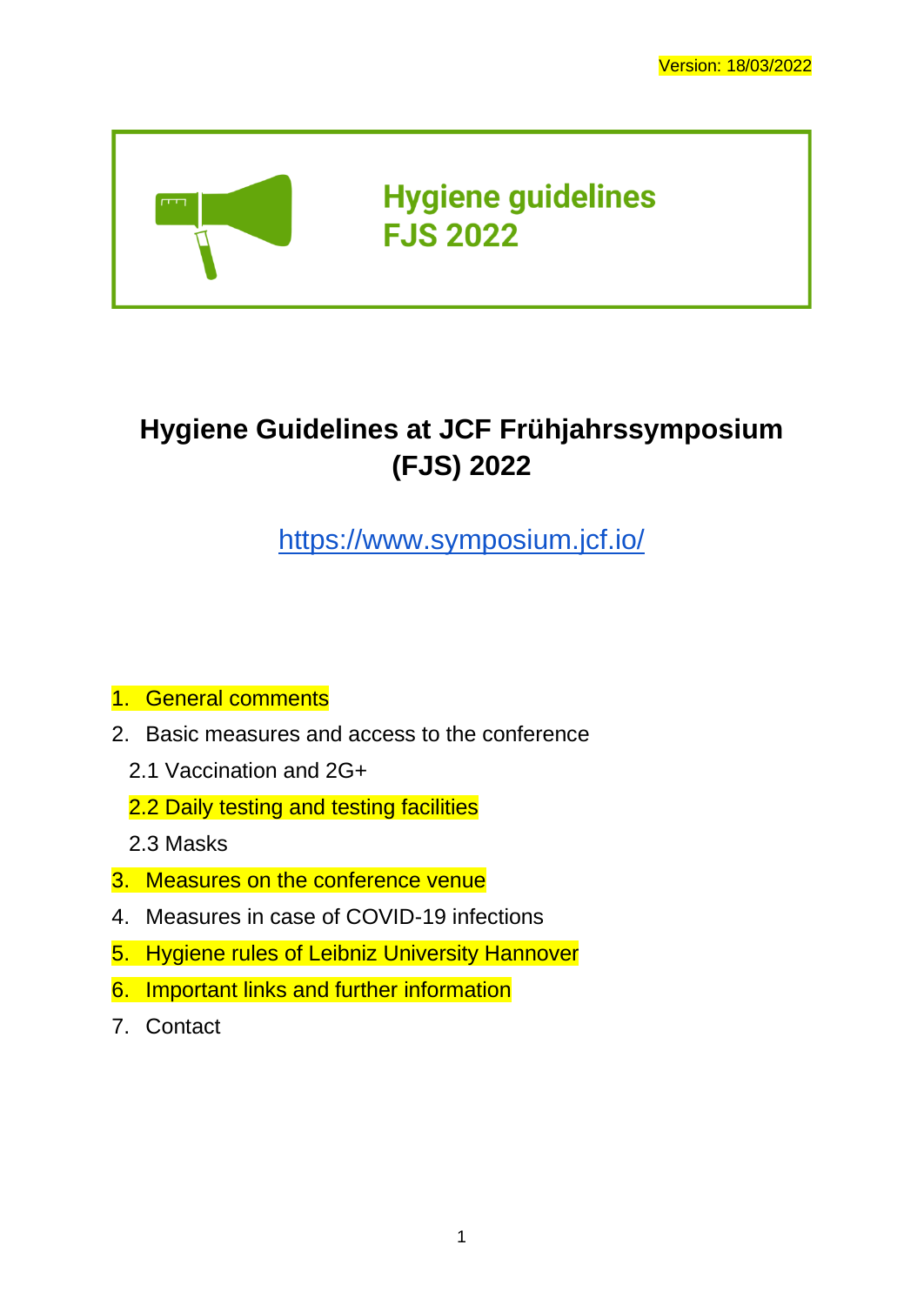# <span id="page-1-0"></span>**1.** General comments

#### *Changes compared to the version from February 13, 2022 are highlighted in yellow.*

The safety of participants and staff during FJS is our highest priority. We are closely watching the development and changes in the overall pandemic situation and are in constant discussions with the university to guarantee a safe conference. Due to the risk of infection in Germany, we will implement an extensive medical-hygienic concept at our conference. Documents regarding hygiene rules at FJS can be found at [https://symposium.jcf.io/news.](https://symposium.jcf.io/news)

As of March 2022, the number of COVID cases and risk of infection is rising again in Germany. Although local, federal, and national restrictions have loosened recently and further loosening is announced, we feel that with the current situation it is not appropriate to loosen FJS hygiene guidelines. The conference will be carried out according to the hygiene guidelines from February 13, 2022, i.e. employing a 2G+ regulation and daily testing.

With attending the conference you agree that you will follow the implemented hygiene concepts. At the registration desk, you will need to confirm that you have carefully read and accepted the hygiene concept by signature in order to receive your conference name badge. If hygiene rules are not followed, we reserve our right to exclude you from the conference.

Please read this document carefully to make sure there are no problems for you to enter the conference, especially regarding the vaccination status. If you have questions regarding your vaccination status, if you cannot attend the conference or if you have any further questions, please contact [fjs-heads@jcf.io.](mailto:fjs-heads@jcf.io)

## <span id="page-1-1"></span>2.Basic measures and access to the conference

### <span id="page-1-2"></span>2.1 Vaccination and 2G+

It is only possible to attend the conference if you are fully vaccinated or recovered from COVID [\(2G+ rule\)](https://www.integrationsbeauftragte.de/ib-de/staatsministerin/corona/what-do-you-currently-need-to-know-about-corona-englisch--1876282). In the beginning of the conference, your digital vaccination certificate which exhibits that you are fully vaccinated with an authorized vaccination will be checked by the FJS Team. Please have your digital vaccination certificate (QRcode, will be scanned) and your ID card ready at the registration desk. Only with accepted vaccinations you will receive your conference name badge.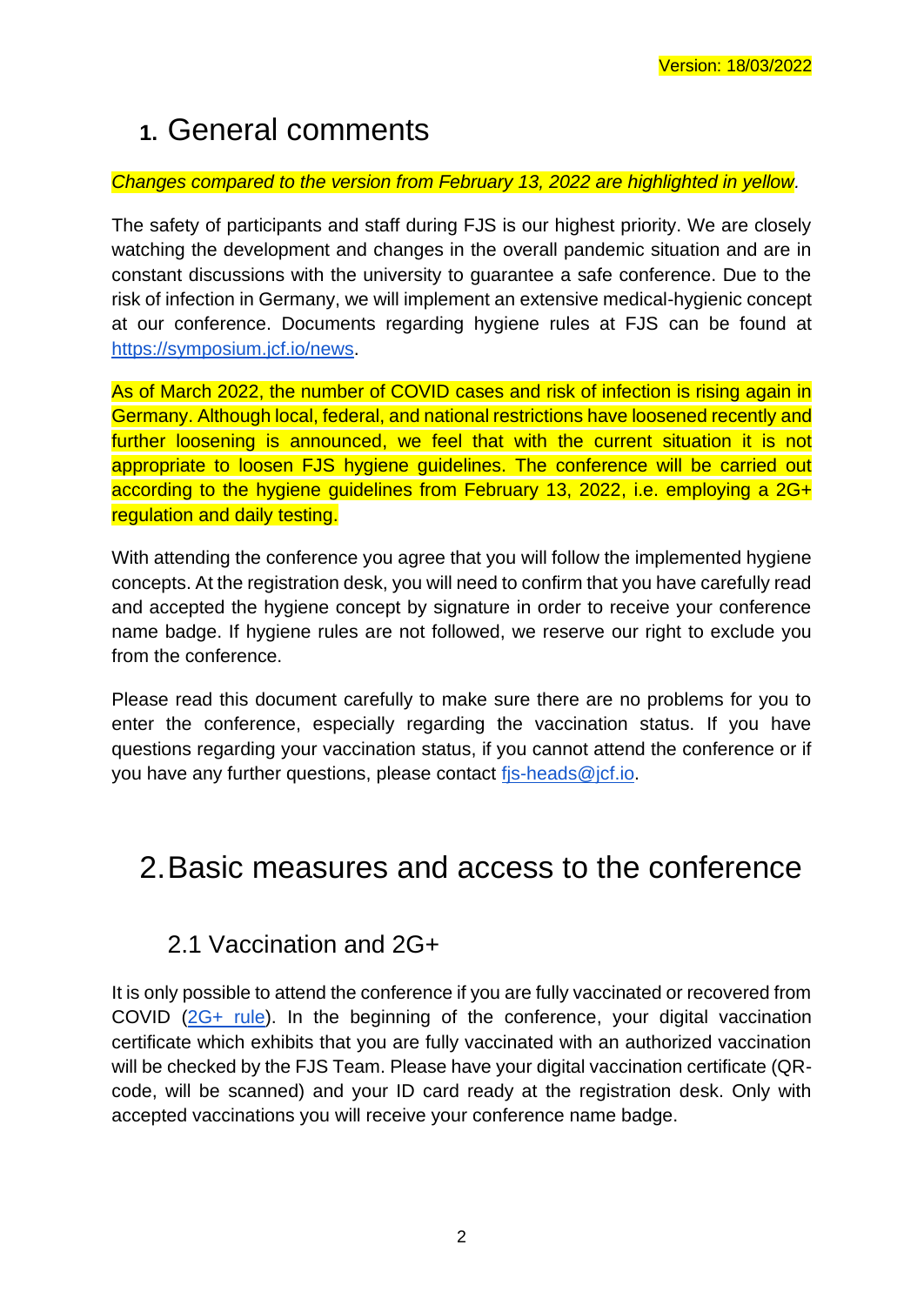The authorized vaccinations are Comirnaty by BioNTech Manufacturing GmbH, COVID-19 Vaccine Janssen by Janssen-Cilag International NV, Nuvaxovid by Novavax CZ a.s., Spikevax by Moderna Biotech and Vaxzevria by AstraZeneca AB. Two vaccine doses of the vaccinations down below are necessary:

| <b>Vaccine</b>                                     | <b>Marketing Authorisation</b><br><b>Holder</b> | <b>Number of vaccine doses</b><br>for complete vaccination |
|----------------------------------------------------|-------------------------------------------------|------------------------------------------------------------|
| Cormirnaty Auth. No.<br>EU/1/20/1528               | <b>BioNTech Manfacturing</b><br>GmbH / Pfizer   | 2                                                          |
| Spikevax Auth.No.<br>EU/1/20/1507                  | Moderna Biotech Spain, S.L.                     | 2                                                          |
| Vaxzevria Auth, No.<br>EU/1/21/1529                | AstraZeneca AB, Sweden                          | $\mathcal{P}$                                              |
| COVID-19 Vaccine Janssen<br>Auth. No. EU/1/20/1525 | Janssen-Cilag International<br>NV               | 2                                                          |

If you want some more information about authorized vaccinations visit the website of the Paul-Ehrlich Institute:

[https://www.pei.de/EN/medicinal-products/vaccines-human/covid-19/covid-19-list-](https://www.pei.de/EN/medicinal-products/vaccines-human/covid-19/covid-19-list-1.html;jsessionid=31FC72473346FF15C691147DB50DDEDD.intranet211)[1.html;jsessionid=31FC72473346FF15C691147DB50DDEDD.intranet211](https://www.pei.de/EN/medicinal-products/vaccines-human/covid-19/covid-19-list-1.html;jsessionid=31FC72473346FF15C691147DB50DDEDD.intranet211)

Next to it, it is possible to be fully vaccinated with a combination of two different vaccines or with only one vaccine dose after an infection with COVID-19. The infection should be diagnosed using nucleic acid detection laboratory diagnostics (PCR, POC-PCR or other nucleic acid amplification technology methods). More information can be found on the website of the Paul-Ehrlich Institute:

[https://www.pei.de/EN/newsroom/dossier/coronavirus/coronavirus](https://www.pei.de/EN/newsroom/dossier/coronavirus/coronavirus-content.html;jsessionid=995A13E684A0D3A0E042049BB763B3C6.intranet222?cms_pos=3)[content.html;jsessionid=995A13E684A0D3A0E042049BB763B3C6.intranet222?cms](https://www.pei.de/EN/newsroom/dossier/coronavirus/coronavirus-content.html;jsessionid=995A13E684A0D3A0E042049BB763B3C6.intranet222?cms_pos=3)  $pos=3$ 

**Important:** If your last vaccination or COVID-19 infection is older than six month you need a third vaccine dose ("booster vaccination") to count as fully vaccinated.

### <span id="page-2-0"></span>2.2 Daily testing and testing facilities

Beside the vaccination certificate (or certificate of recovery) every participant and staff members have to show a negative rapid antigen test when entering the conference for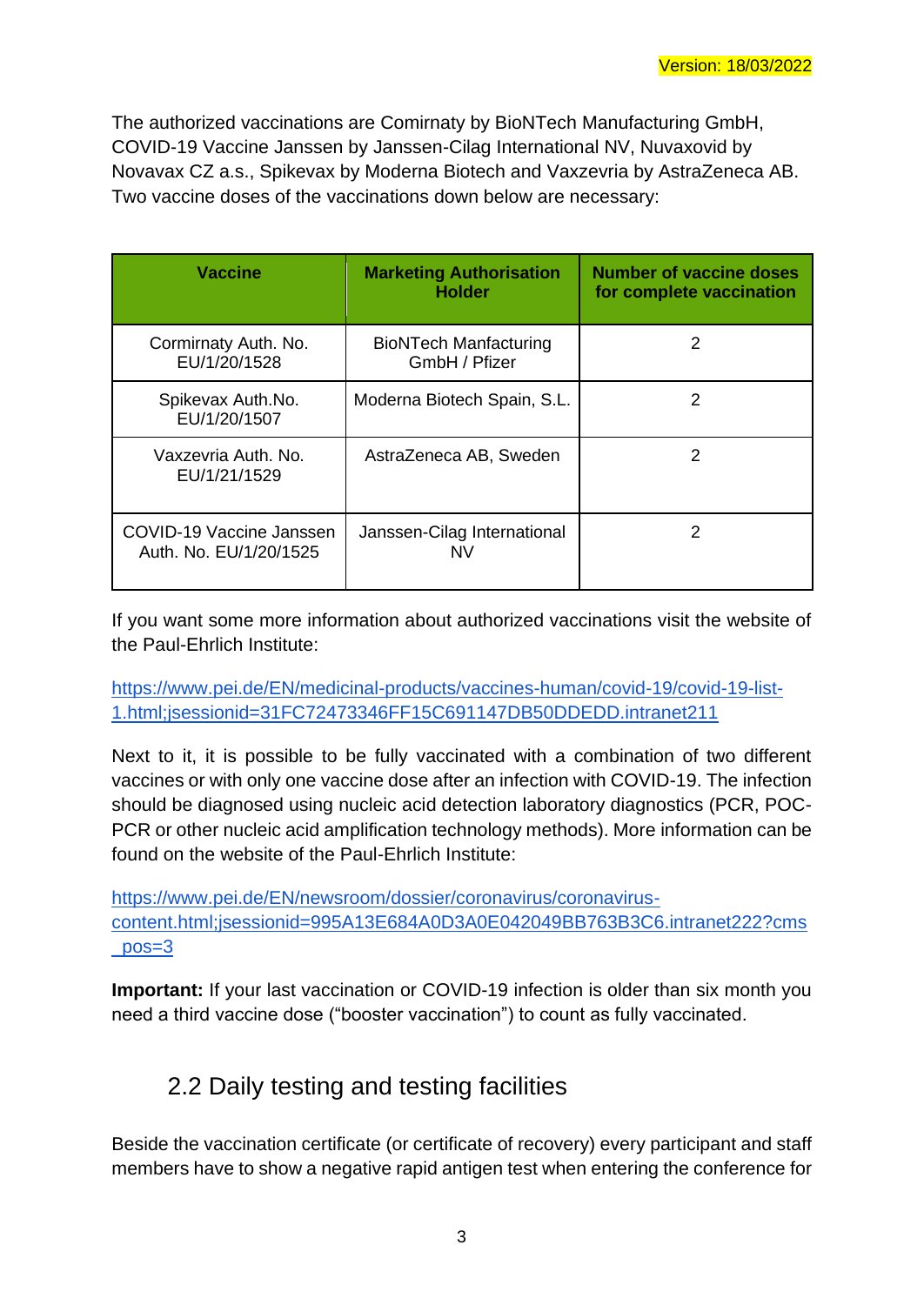the first time on each day. This test may not be older than 12 hours. After your test is controlled by the FJS team, you will receive a specific color badge/wristband that allows you access to the conference on that specific day. Without the correct wristband you are not allowed to join the conference, i.e. the wristband is necessary to enter Audimax (will be checked at the entrance), to get food or drinks at the bars (will be checked by the FJS staff) or the be in the Lichthof. Although inside all buildings of Leibniz University a 3G rule is in place and the FJS will take place in a public part of the university, we will make sure that there is as little mixing of public visitors and FJS participants during the conference.

#### **Testing facilities for rapid antigen tests**

In Germany, any person can get free certified rapid antigen tests ("Bürgertests"). This is independent of nationality and therefore all participants can be tested for free every day. You will have two possibilities for testing: The FJS test center or the regular testing facilities in Hannover.

**FJS Test center.** We will offer testing possibilities directly at the entrance of the main conference venue (Welfengarten 1, 30167 Hannover) for Thursday, Friday, and Saturday morning. For Tuesday and Wednesday events, please use the regular testing facilities in Hannover. The testing at the FJS Test center will be offered exclusively for FJS participants and is possible during the following time slots:

| <u>Thursday, March 24:</u> | 6:30 AM to 8:00 AM |
|----------------------------|--------------------|
| <b>Friday, March 25:</b>   | 6:30 AM to 8:00 AM |
| Saturday, March 26:        | 7:00 AM to 8:30 AM |

All FJS participants will receive a link via E-Mail to reserve testing time slots at the FJS Test center. For speakers and presenters we will provide an additional testing possibility at the conference site to make sure that no session is missed (information will be provided by E-Mail).

**Regular testing.** Of course you can also book your free test ("Bürgertest") at any of the other public testing facilities in Hannover. We advise that you look for testing possibilities close to your accommodation and do the test in the morning before heading to the conference site. This way we can prevent long lines in front of testing facilities close to the conference site. Please keep in mind that it usually takes 15 to 30 min for your testing result to be ready. We therefore advise to take your test 45 min prior to the start of the session you are interested in. We also like to mention that according to the above-mentioned guidelines, when entering the FJS for the first time on a day, the test should not be older than 12 hours. Testing should be performed daily in the morning and not in the evening the day before.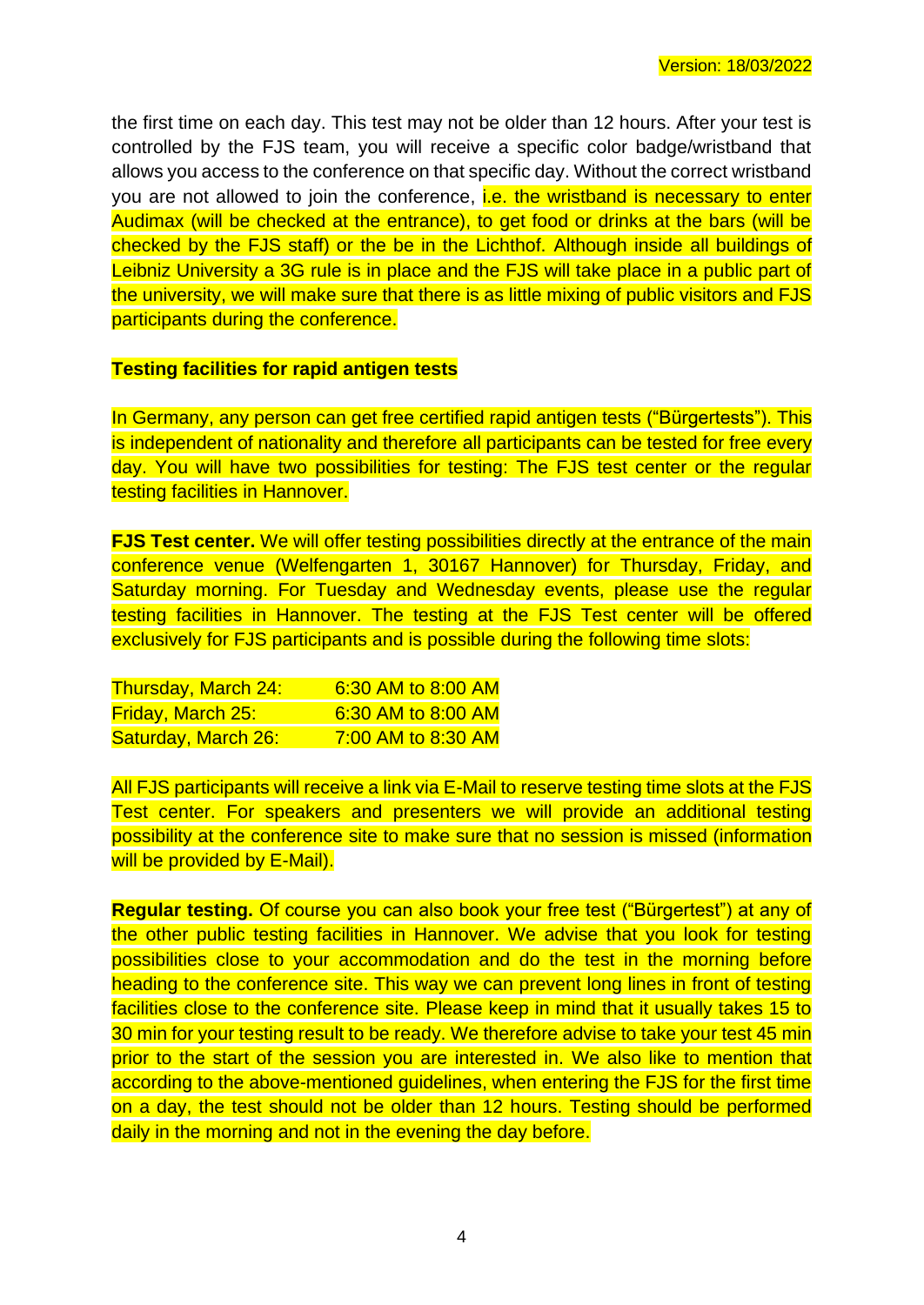Overview of all testing possibilities in Hannover (German): [https://www.hannover.de/Leben-in-der-Region-](https://www.hannover.de/Leben-in-der-Region-Hannover/Gesundheit/Gesundheitsschutz/Coronavirus-in-der-Region-Hannover/Fragen-und-Antworten-zur-Corona-Pandemie/Corona-Testzentren-in-Stadt-und-Region-Hannover)[Hannover/Gesundheit/Gesundheitsschutz/Coronavirus-in-der-Region-](https://www.hannover.de/Leben-in-der-Region-Hannover/Gesundheit/Gesundheitsschutz/Coronavirus-in-der-Region-Hannover/Fragen-und-Antworten-zur-Corona-Pandemie/Corona-Testzentren-in-Stadt-und-Region-Hannover)[Hannover/Fragen-und-Antworten-zur-Corona-Pandemie/Corona-Testzentren-in-](https://www.hannover.de/Leben-in-der-Region-Hannover/Gesundheit/Gesundheitsschutz/Coronavirus-in-der-Region-Hannover/Fragen-und-Antworten-zur-Corona-Pandemie/Corona-Testzentren-in-Stadt-und-Region-Hannover)[Stadt-und-Region-Hannover](https://www.hannover.de/Leben-in-der-Region-Hannover/Gesundheit/Gesundheitsschutz/Coronavirus-in-der-Region-Hannover/Fragen-und-Antworten-zur-Corona-Pandemie/Corona-Testzentren-in-Stadt-und-Region-Hannover)

The above-mentioned website is only available in German; however navigation is straight forward:

Go to the map and enter the address of your accommodation. You can then check for testing facilities close to your accommodation. If you click on one of the facilities, you will see the opening hours and you can check if this fits with your planning of visiting FJS. You can then book your free citizen test ("Bürgertest") using the provided link to the website of the individual provider.

Testing Possibilities of Provider "Schnelltestzentrum Hannover" (English): <https://schnelltest-hannover.de/en/>

If you still encounter difficulties booking your testing slot at a regular testing facility, please try using the FJS Test center or consult the FJS Guest Service Team for help: [fjs-guestservice@jcf.io.](mailto:fjs-guestservice@jcf.io)

### <span id="page-4-0"></span>2.3 Masks

To enter the conference, it is mandatory to wear a FFP-2 or corresponding mask (KN95-/N95/KF94-/KF95). The mask has to be worn in the entire conference venue at all times and during all events. A medical mask is **not** sufficient.

## <span id="page-4-1"></span>3.Measures on the conference venue

According to the [regulations of the Leibniz University Hannover](https://www.uni-hannover.de/en/universitaet/aktuelles/corona/#c68953) (FAQ section 10.1), events of a public nature with external guests are allowed to take place only in compliance with the 2G+ rule and regulations on distancing. In addition, a hygiene concept must be approved by the Occupational Safety Department for every individual event. In the following, the approved hygiene guidelines for Spring Symposium 2022  $(22.03. - 26.03.)$  are listed. The guidelines count for all events on the chemical campus, the Welfenschloss and the "königlicher Pferdestall".

#### **Entering the University**

- if you have any Covid-19 symptoms you are not allowed to enter the buildings listed above in which events of FJS will take place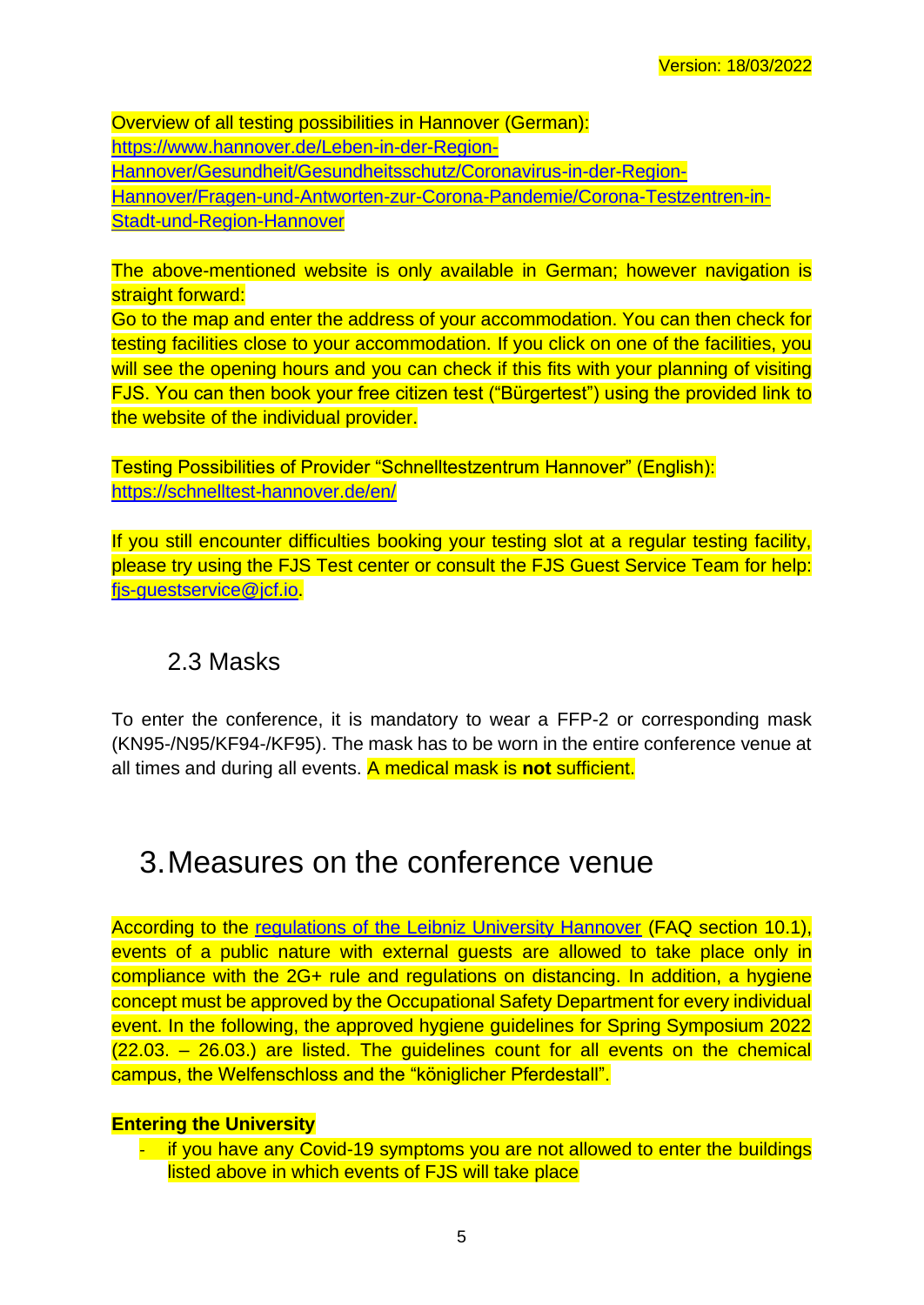- the event will take place in compliance with 2G+ regulations
- without a conference badge you will not get access to the conference
- disinfect your hands
- you have to wear a FFP-2 or corresponding mask

#### **Entering lecture rooms / workshop rooms**

- control of conference badge and wristband/bracelet with the characteristic color of the day for a negative test
- disinfect your hands
- you have to wear a FFP-2 or corresponding mask

#### **Certificates**

- All people (participants and staff) must show a current vaccination certificate with booster vaccination at the registration on the first day (if the second vaccination is less than 6 months old, no booster vaccination is required) (depends on the current regulation of the state of Lower Saxony). Only in case of confirmed vaccination status a conference badge with the name will be handed out
- In addition, a negative test is required every day, which must be presented when entering the building for the first time each day. This is checked by the organizer and on confirmation, an additional wristband with a characteristic color for each day (different one every day) will be handed out. This wristband is checked again at the individual events of the conference and without the correct wristband, no access to the lecture halls or events in the atrium ("Lichthof") is allowed

#### **Early arrival**

- Please be at the venue in time before the event starts to avoid congestions
- join the marked queues so that we can check you in more quickly

#### **Mask**

- You have to wear a FFP-2 or corresponding mask (for example KN95-/N95- /KF94-/KF95-Masken), **no** medicinal masks
- Wearing a mask on your place is necessary
- Speakers/presenters are allowed to take of the mask if the distance to another person is more than 2 m

#### **Distance**

- Please take 2 m distance to other persons
- Only every 2nd place should be taken in the lecture rooms

#### **Hand disinfection**

- when entering the building, you have to disinfect your hands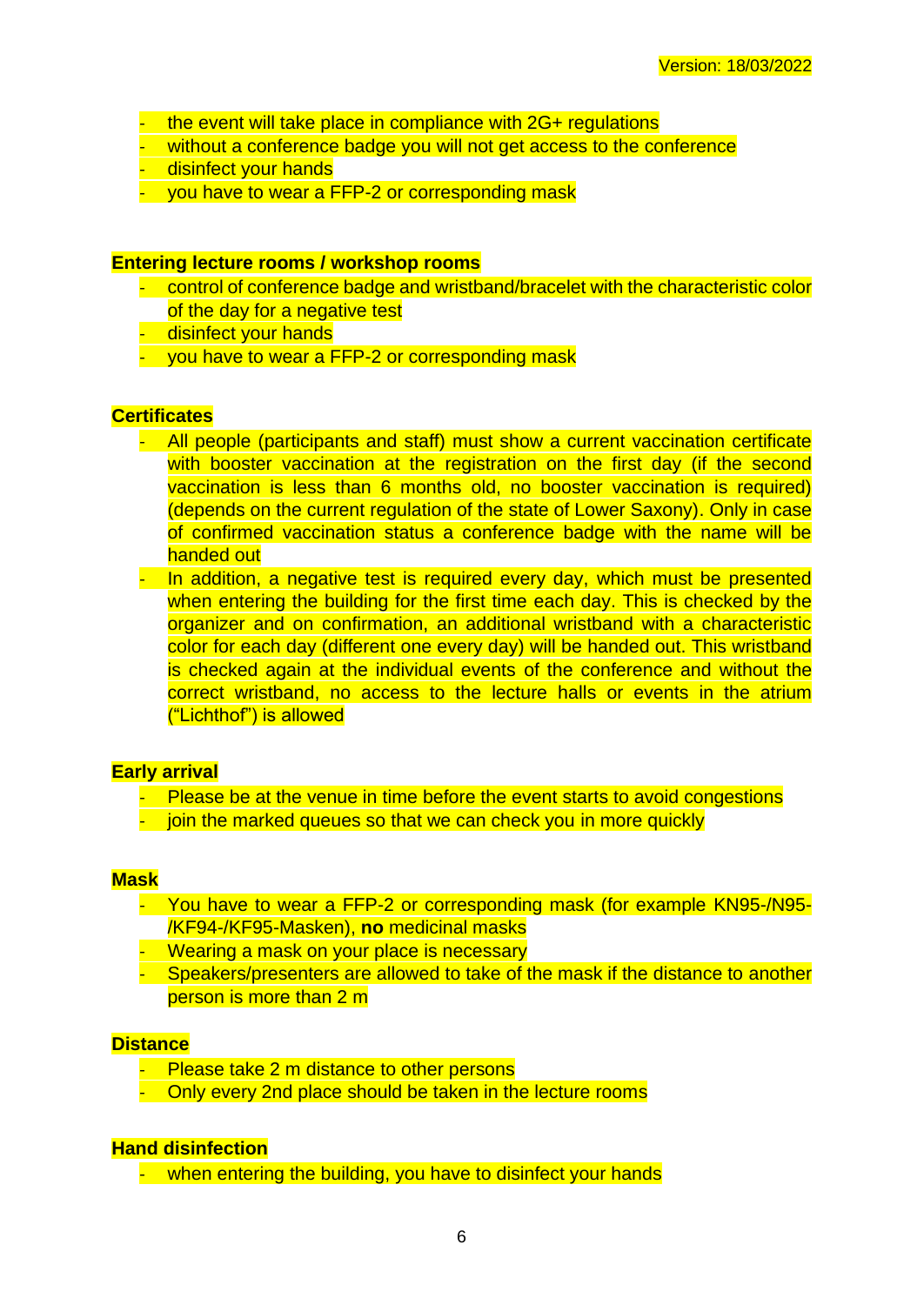- disinfectant dispensers will be available on all bar tables and at the registration desk, as well as in each conference bag that all participants receive at the beginning of the event
- Regular hand washing is recommended between sessions

#### **Food & Drinks**

- You are allowed to eat/drink if you have 2 m distance to other people
- You have to wear a mask if you are at the bar / buffet
- You have to use disposable towels at the bar (e.g. to tap coffee)

#### **Stairs**

- The stairs can be used in both directions

#### **Sanitary areas**

- Wash your hands after using the toilet
- If the waiting room is full, please wait outside the sanitary

## <span id="page-6-0"></span>**4.** Measures in case of COVID-19 infections

If you feel uncomfortable or have symptoms of a COVID-19 infection, we ask you to stay at home and don't enter the conference venue. All participants and staff are tested daily to prevent the spread of COVID-19. In case of positive tests, participants are not allowed to enter the conference. In case of a positive rapid antigen tests, you will have the possibility to get a free PCR testing (at a different location).

In case of a large number of positive tests on a single day, cancellation of the conference remains a possible measure.

# <span id="page-6-1"></span>5.Hygiene rules of Leibniz University Hannover

We would like to mention that at Leibniz University Hannover, host of the conference, a 3G rule is in place in all buildings and wearing masks is mandatory inside. For events with public nature and with external quests (e.g. on the FJS conference site), 2G+ regulations and regulations on distancing are necessary. If you enter the university or FJS locations without appropriate documents, you will be banned from the venue and legal proceedings can be charged against you due to trespassing.

Further information available at

[https://www.uni-hannover.de/en/universitaet/aktuelles/corona/meldungen/.](https://www.uni-hannover.de/en/universitaet/aktuelles/corona/meldungen/)